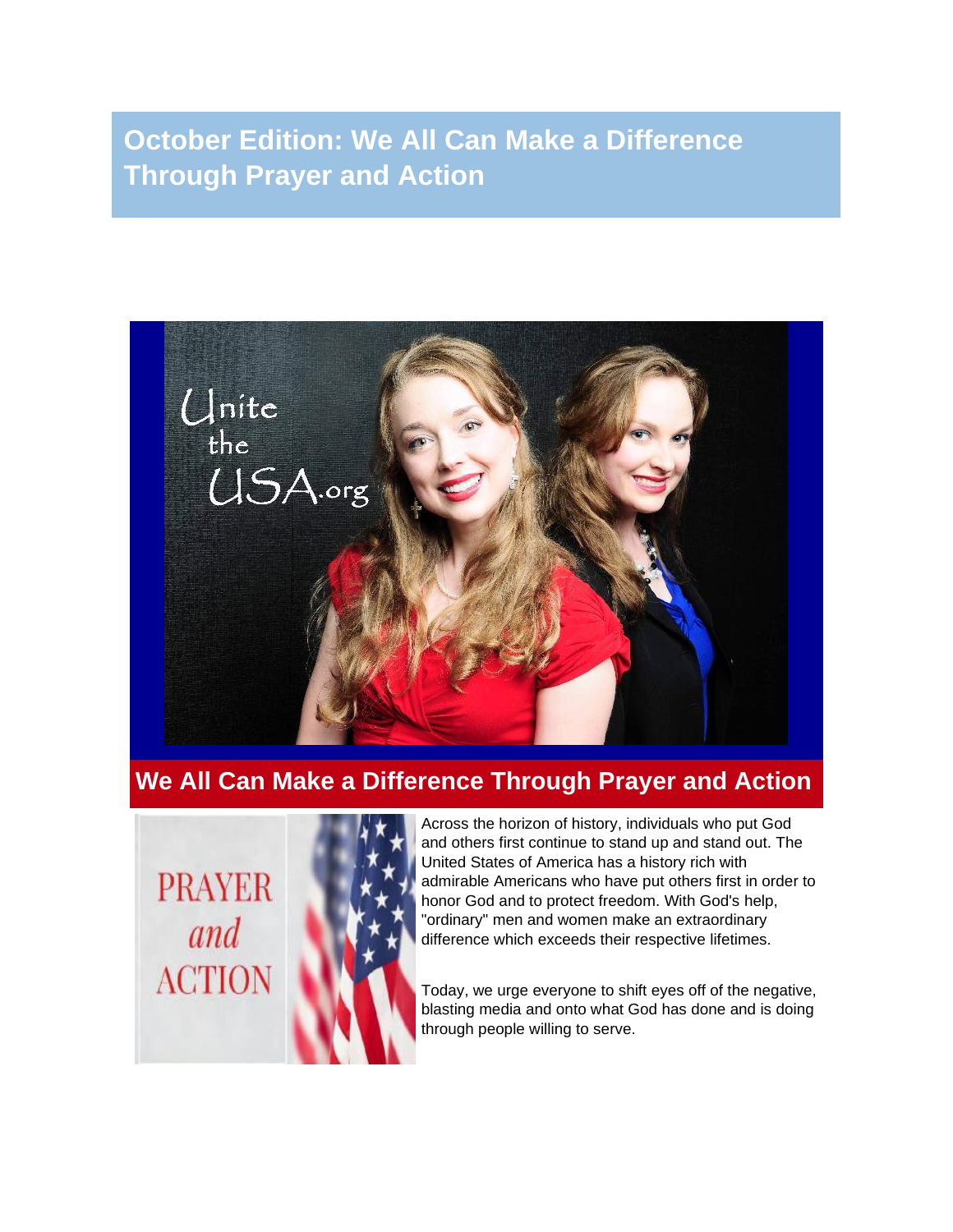**Embrace Your Important Role in U.S. History:** We all can make a difference, but we must be willing. We need to step up through prayer and action. Through willingness to serve, everyone can make an extraordinary difference. Desmond Doss is a stellar example of that:

No one suspected that Desmond Doss (1919-2006) would emerge from an inauspicious home in Virginia to become a bona fide American hero. Yet that's exactly what happened. Desmond grew up in a hard-working, Christian family. The media would have paid no attention to him as his dad was a carpenter and his mom was a homeworker and shoe factory worker. Yes, Desmond's life seemed "ordinary," but God was preparing him to do the "extraordinary."

A deeply religious man, Desmond Doss believed that God had called him to never to carry a weapon. Therefore, in 1942, he opted to serve as a medic in the U.S. Army. He was ridiculed for his beliefs by fellow soldiers and he was met with disdain by his superiors, but he never wavered from his convictions as a conscientious objector.

In April of 1945, Desmond Doss's company fought the bloodiest battle in the Pacific: The Battle of Okinawa. Hidden in caves and tunnels, the Japanese hammered our troops. The bloody battle raged as the Japanese held their ground at the top of a 400-foot cliff now famously named, "Hacksaw Ridge."

Desmond Doss's battalion received distinct orders to overrun the cliff -in spite of its being full of violent enemy fighters. Our braver warriors courageously headed to the cliff to defend our country, but the Japanese retaliated with heavy weaponry which pummeled our soldiers until they could go no further. The massive suffering was sickening to the heart and soul of Doss.

He realized that dozens of casualties were left behind, and myriads suffered in horrific anguish. He desperately desired to help them. Their needs were urgent. Yet it felt impossible for him to get them out.

But Doss was willing. And, in response, God helped him to help his buddies.

In his own words, Doss movingly said, *"They were my buddies. Some of the men had families and* they trusted me. I didn't feel I should value my life above my buddies so I decided to stay with them and take care of as many of them as I could. I didn't know how I was going to do it."

With machine gun and artillery fire bursting all around him, he repeatedly chose to run into the kill zone to find and rescue the wounded. Each rescue required him to drag each man to the edge of cliff.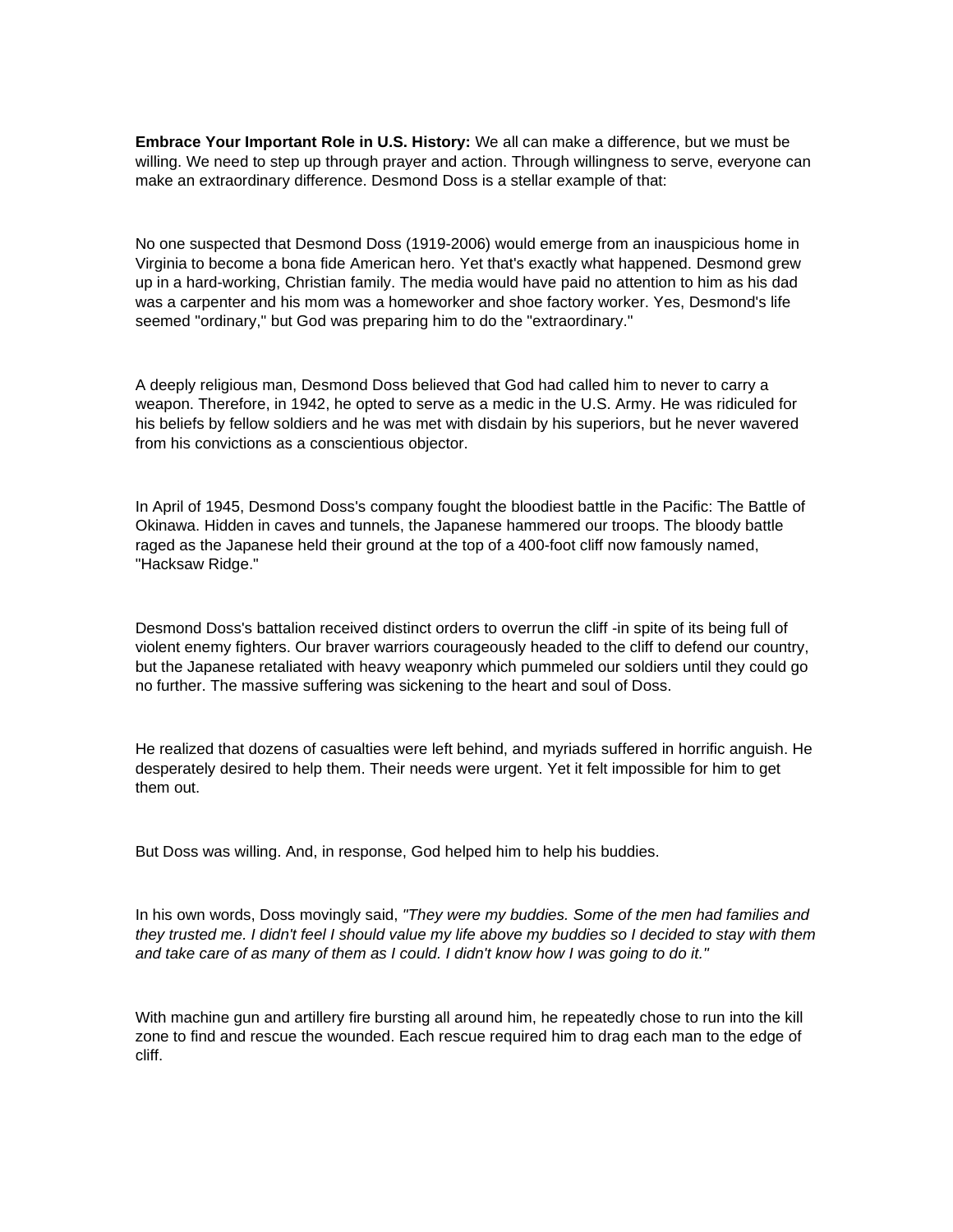The manner by which he lowered each buddy to safety was astounding: He didn't have rope long enough to do the job, but the Lord brought to his mind a knot he had learned long ago in his childhood. Remembering his childhood experience of rescuing flood victims, he was able to construct a strong sling that enabled him to lower the men one-by-one to safety.

Desmond Doss worked for 12 hours until he was sure there were no more wounded left. He later recalled, *"So I just kept praying, 'Lord, please help me get one more.' One more...until there was none left, and I was the last one down."*

Amazingly, Desmond Doss saved the lives of **75** men. It was indeed one life at a time. Desmond Doss received the Medal of Honor for his heroism.

Doss later said, *"When you have explosives and bullets so close you could practically feel it and not get wounded up there, when I should have been killed a number of times, I know Who I owe my life to as well as my men. That's why I like to tell this story; to the glory of God. Because I know from a human standpoint, I should not be here."*



*President Harry Truman presenting Desmond Doss with the Medal of Honor in 1945.*

This phenomenal story is an example of perseverance, selflessness, courage, and faith in Christ. Doss was wounded in the process, but he never regretted being able to save so many lives.

It is an example of how one "ordinary" man was used for the extraordinary.

Did you notice the key ingredient in the preceding story? Willingness. Yes, a key part to this story is that Desmond Doss was willing. He had a willing heart to serve and listen to the Lord.

May we all be so willing! Let's all do our part to serve God, help others, and protect freedom. We each can do something to make a difference for the good of God and country. Ask the Lord to show you each day what you can do for others around you. Sometimes, it will feel impossible. Yet God makes it possible.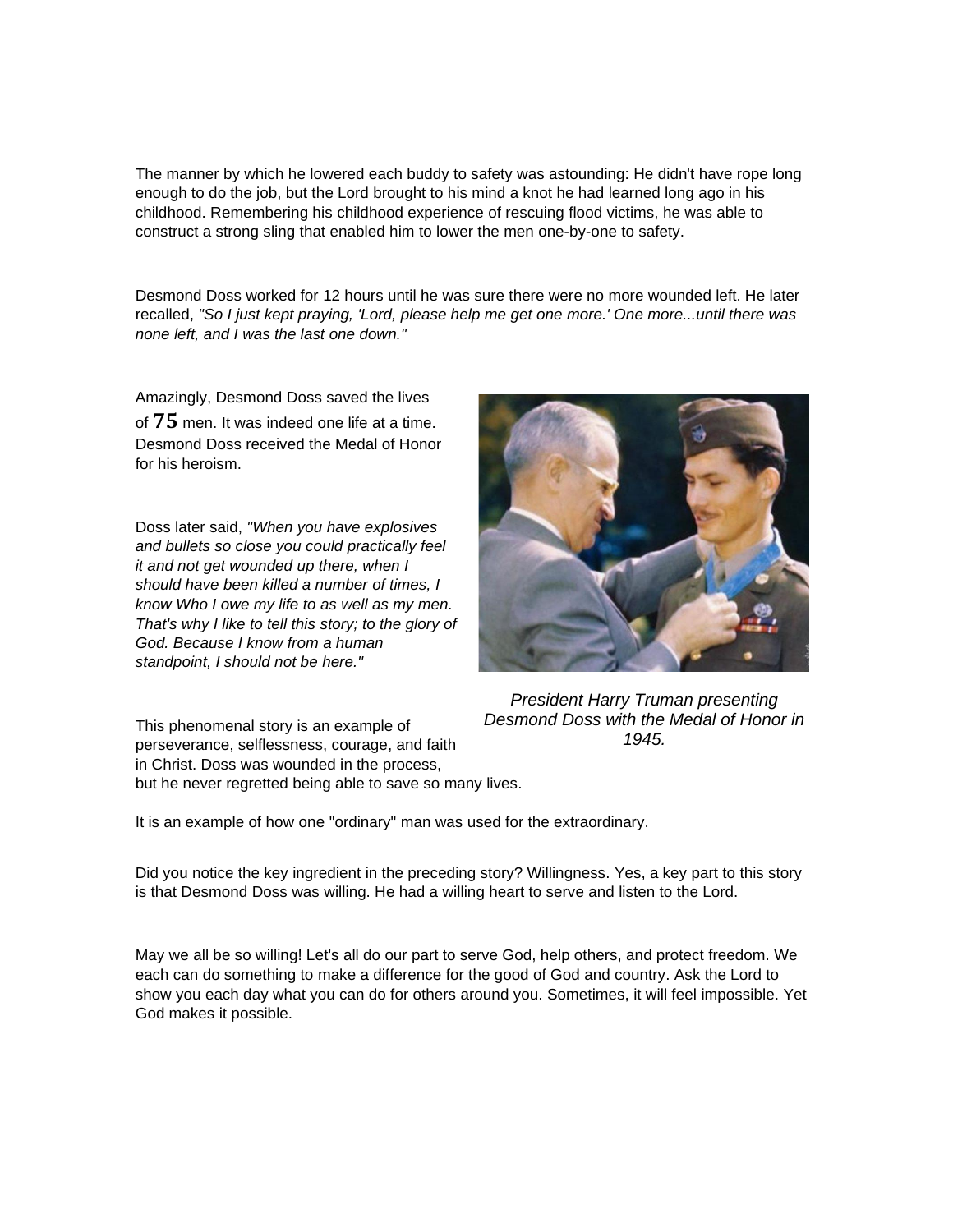Every day is a gift filled with purpose and potential. Even if it seems small and "ordinary" to you, it could lead to something "extraordinary" to the people in your life.

Be prayerful. Be willing. Take action.

In God we still trust, Carrie and Stacie Stoelting Sisters and Founders of Unite the USA

# **Interview with Desmond Doss**



Watch this powerful yet brief interview and story featuring Desmond Doss.

### **Featured Quote**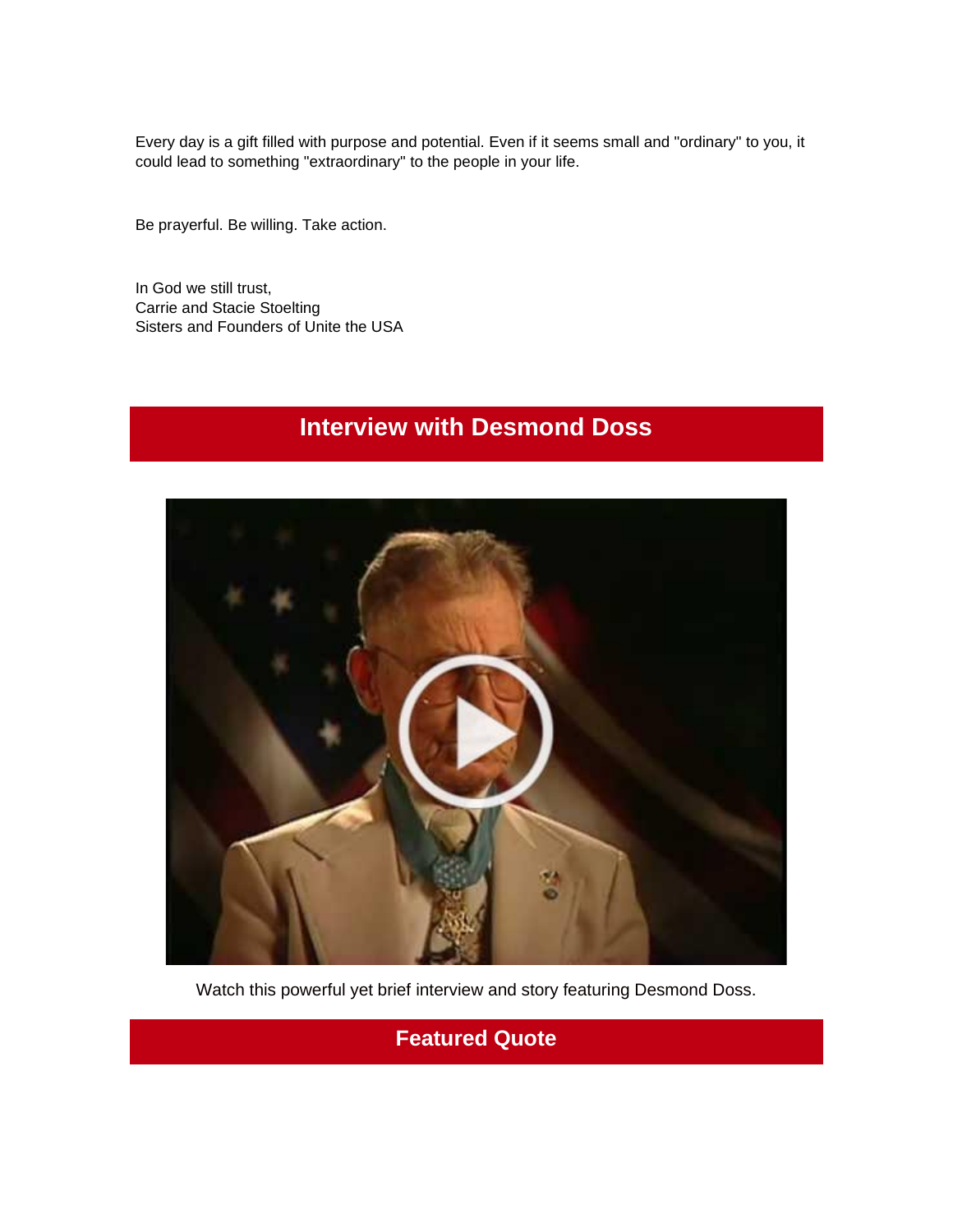

"It is amazing what you can accomplish if you do not care who gets the credit." **President Harry Truman**

# **This Month's Bible Verse**



"But they who wait for the Lord shall renew their strength; they shall mount up with wings like eagles; they shall run and not be weary; they shall walk and not faint." **Isaiah 40:31**

# **Get Ready for Veterans Day**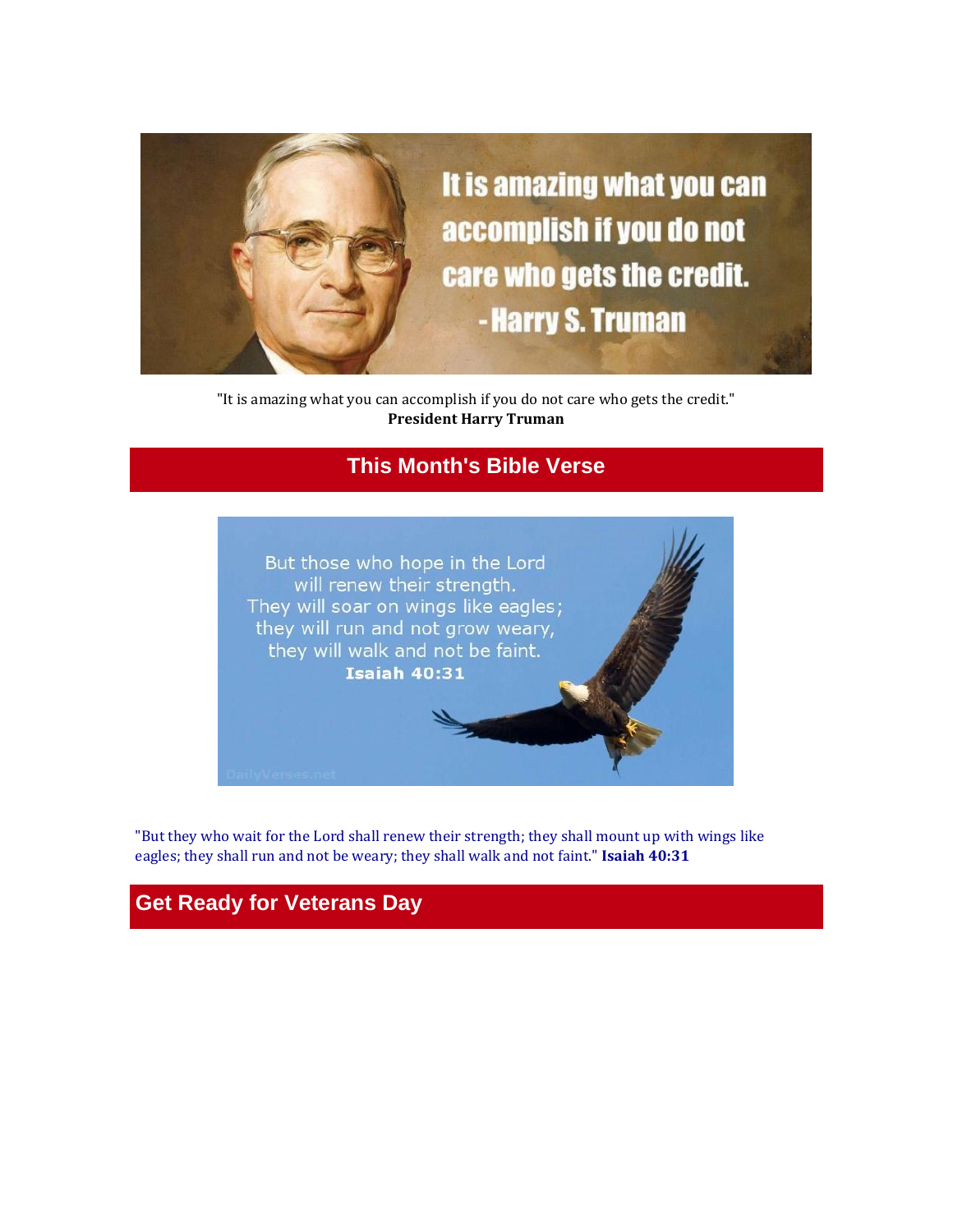

November 11 is Veterans Day! Make sure you are ready to thank our heroes. Now is the time to make sure your Veterans Day cards are signed and sealed so they can be delivered on time. Check out some of our *other ideas to honor veterans, too.*

#### **5 WAYS TO HONOR HEROES**

1. Let us help you honor the heroes in your life. If you have a loved one who is a veteran or who is currently in the military, send Stacie and Carrie his or her picture, name, military branch, rank to info@unitetheusa.org. Unite the USA will post the information online as a way to honor and thank them.

2. Be sure to set aside time to thank our heroes. Thank them in person, on the phone, in a card, or through an e-mail.

3. Post about Veterans Day on social media so that your friends can reach out to our heroes, too. Write notes of thanks to veterans you know on social media like FaceBook and Twitter.

4. Don't forget our hospitalized heroes or elderly veterans in nursing homes. Send a colorful card, send a gift, or stop by and visit. Note: *In God We Still [Trust](http://unitetheusa.org/id56.html)* and [Shop](http://unitetheusa.org/id56.html)*[Unite](http://r20.rs6.net/tn.jsp?t=rywi8s4ab.0.0.4h4hhncab.0&id=preview&r=3&p=http%3A%2F%2Funitetheusa.org%2Fid56.html) the USA* make great gift ideas! :)

5. Invite a veteran to dinner, send a gift card to their favorite restaurant, give a plate of cookies, or order/deliver a meal for them. Take him or a her a gift. Just do something to show that you care and that you are grateful for their service.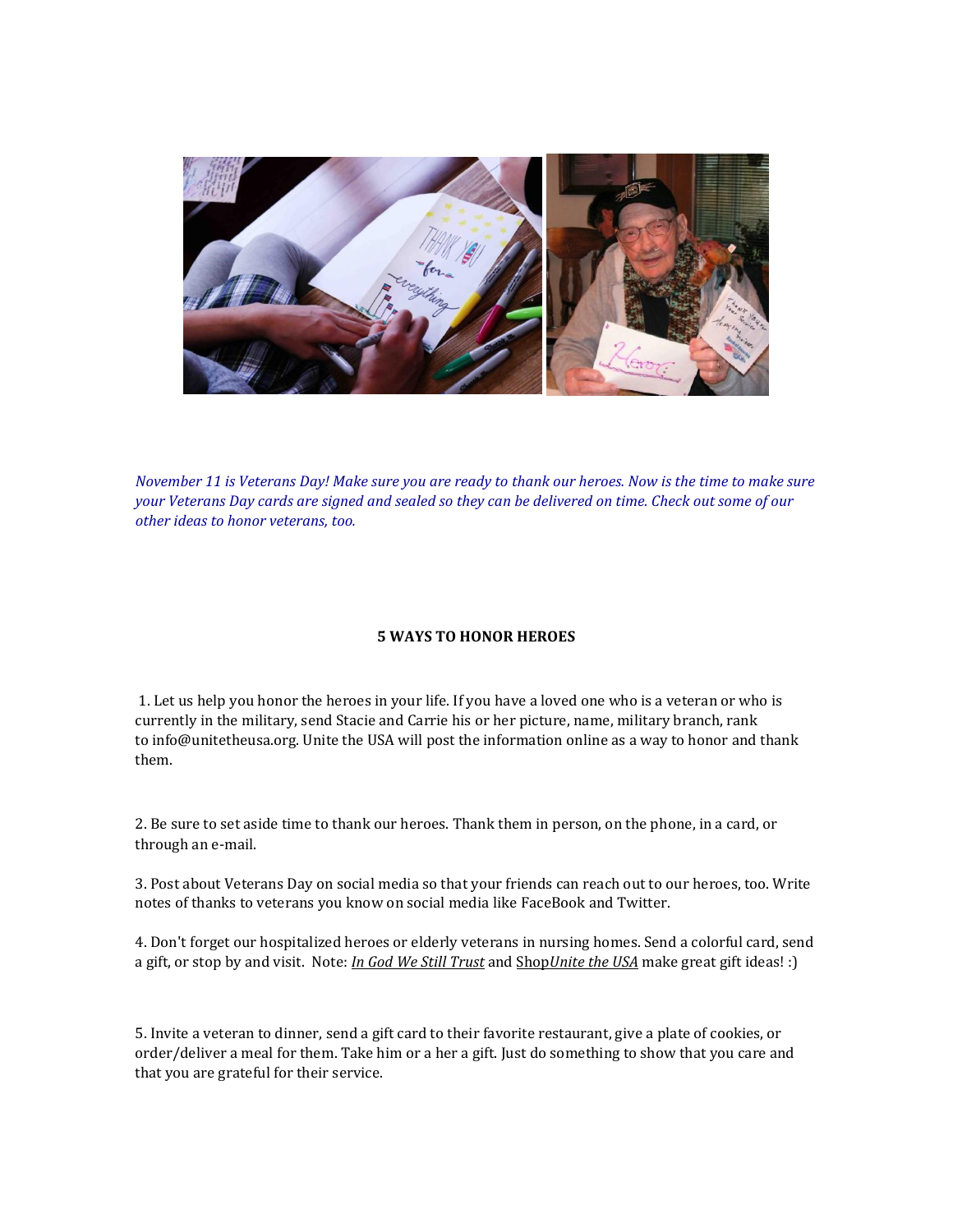### **Action Center: ABCs of Patriotism**



Don't get down on our country. Look up! Some say our country's downturn feels like a David and Goliath *situation. But remember: With God's help, David won! It is amazing what the average American can accomplish for their country.*

*Want some practical tips? Here you go: It's as simple as the ABC's:*

A: Act. Don't just talk. Act. Have your own prayer meetings before attending town hall meetings, always *vote - even in primaries and mid-term elections, and call/write your Congressman about your concerns. Educate your children about the Christian history of American government. (Through education, you will discover more ways to make your voice heard.) Be aware of the news and be involved in influencing policies (the American Family Association and Liberty Counsel also help people stay alert.)*

B: Be bold (and respectful). Contact legislators and be ready to express your position while backing it *up with facts, respectful firmness, and faith.*

*C: Connect. Connect with your Congressmen and women enough that they know your name. Often, their offices correspond more than you'd expect! Meet your representatives in person and establish a rapport.* And, of course, one option is to connect with them on Facebook and share with your friends via such posts. *(Facebook has its disadvantages, but one advantage is to network with fellow conservatives and stay* alert to goings on that the secular media ignore. For example, our FB page, Unite the USA, includes *original Founding Fathers' quotes, Scripture, prayer, action alerts, info on other pro-family/pro-faith sites.)*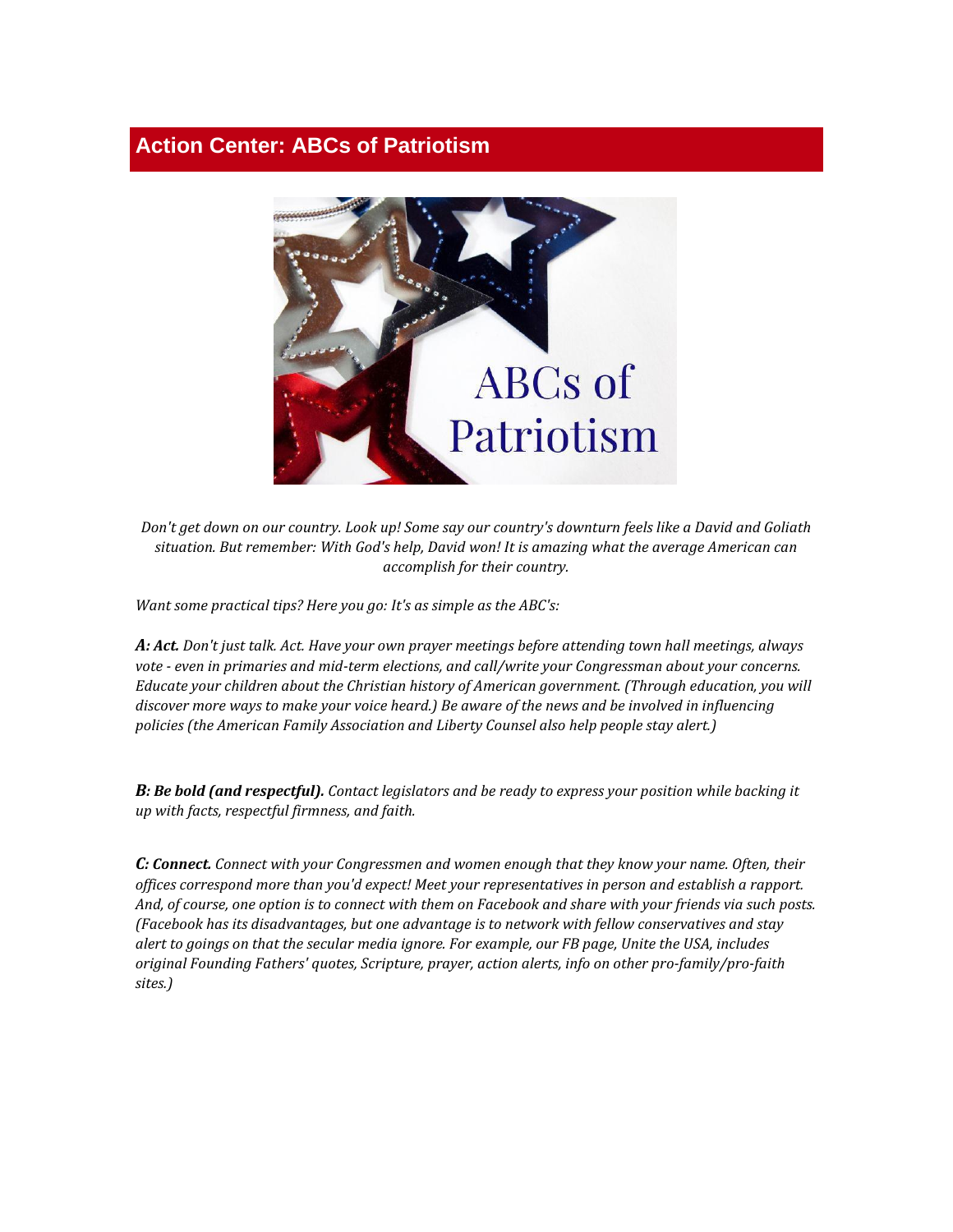# **Order Now**



*Unite the USA: Discover the ABCs of Patriotism* is a new book by **Stacie Ruth and Carrie Beth Stoelting**. It's a book that empowers patriots to make a big difference in the land we love. With 100+ ways to make a positive difference in America, *Unite the USA* is a must-have tool for patriots. *Unite the USA* will inspire and educate Americans to defend faith and freedom. (Important Note: All proceeds go to fund the mission of UnitetheUSA.org.[\)](http://unitetheusa.org/id56.html) [Order it here today!](http://r20.rs6.net/tn.jsp?t=rywi8s4ab.0.0.4h4hhncab.0&id=preview&r=3&p=http%3A%2F%2Funitetheusa.org%2Fid56.html)

*In God We Still Trust* **an inspiring album dedicated to God and veterans by Stacie and Carrie Stoelting**



Per request from veterans who love patriotic and inspiring music sung by Stacie and Carrie, In God [We Still Trust](http://unitetheusa.org/id56.html) was recorded. From the National Anthem to "God Bless America" you will be inspired and uplifted about our God-given freedoms. All proceeds go to Unite the USA. Help promote faith and freedom in America[.](http://unitetheusa.org/id56.html) Your support is important and appreciated. Buy or [download](http://r20.rs6.net/tn.jsp?t=rywi8s4ab.0.0.4h4hhncab.0&id=preview&r=3&p=http%3A%2F%2Funitetheusa.org%2Fid56.html) a copy [today.G](http://r20.rs6.net/tn.jsp?t=rywi8s4ab.0.0.4h4hhncab.0&id=preview&r=3&p=http%3A%2F%2Funitetheusa.org%2Fid56.html)od bless you as you celebrate the red, white, and blue!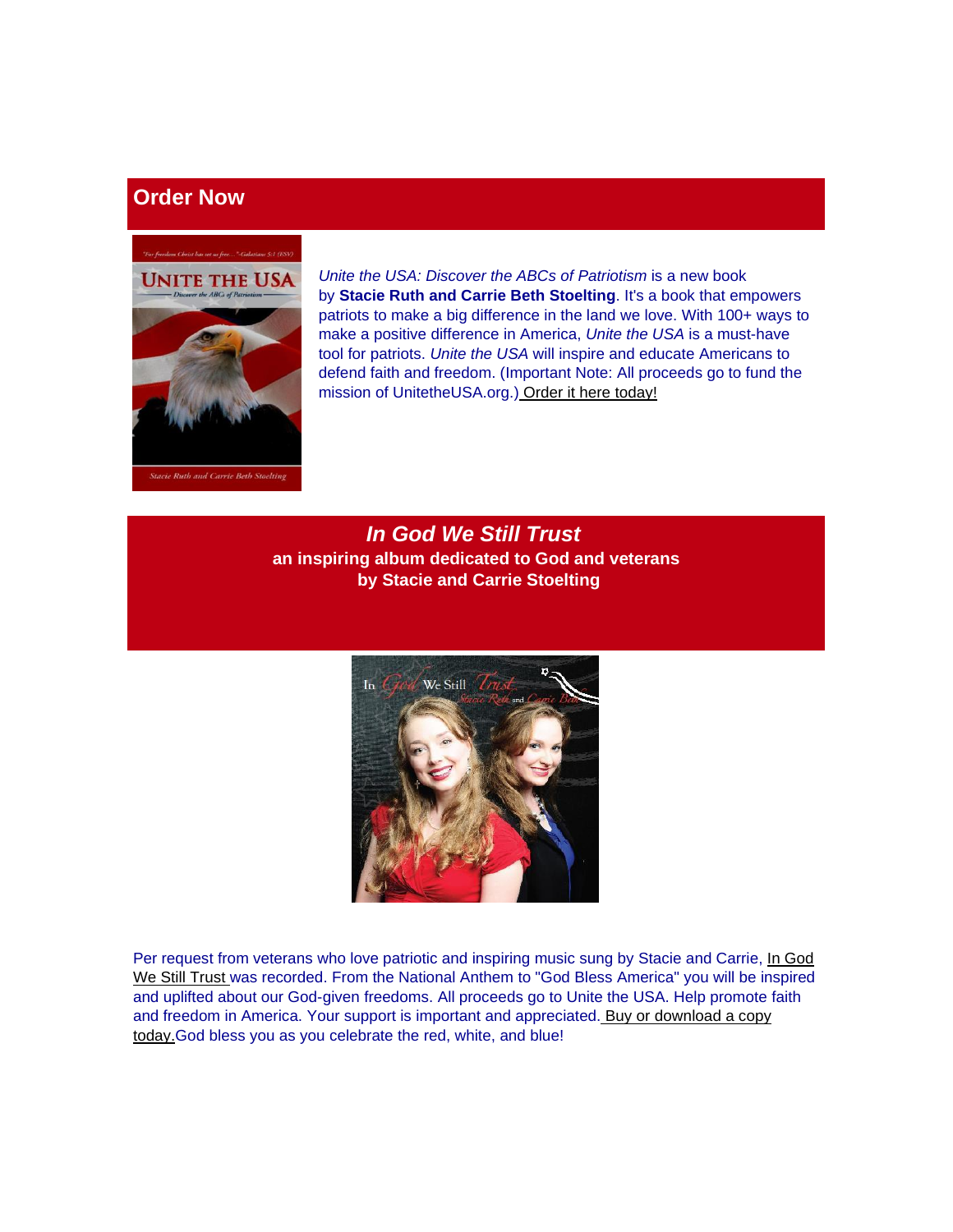#### **In God We Still Trust Video**

Our country needs to turn to Jesus. Listen to "In God We Still Trust" for inspiration to keep "fighting the good fight". For hope and encouragement, listen to Stacie Ruth and Carrie Beth sing "In God We Still Trust".



# **Share and Sign Up**

Be sure to share this edition with your friends. Sign up for Unite the USA's free monthy email [here!](http://unitetheusa.org/id2.html)

# **Booking Info**



Celebrate the true spirit of America with Carrie Beth and Stacie Ruth. Book Stacie and Carrie for concert or conference! E-mail [info@unitetheusa.org](mailto:info@unitetheusa.org) for more information.